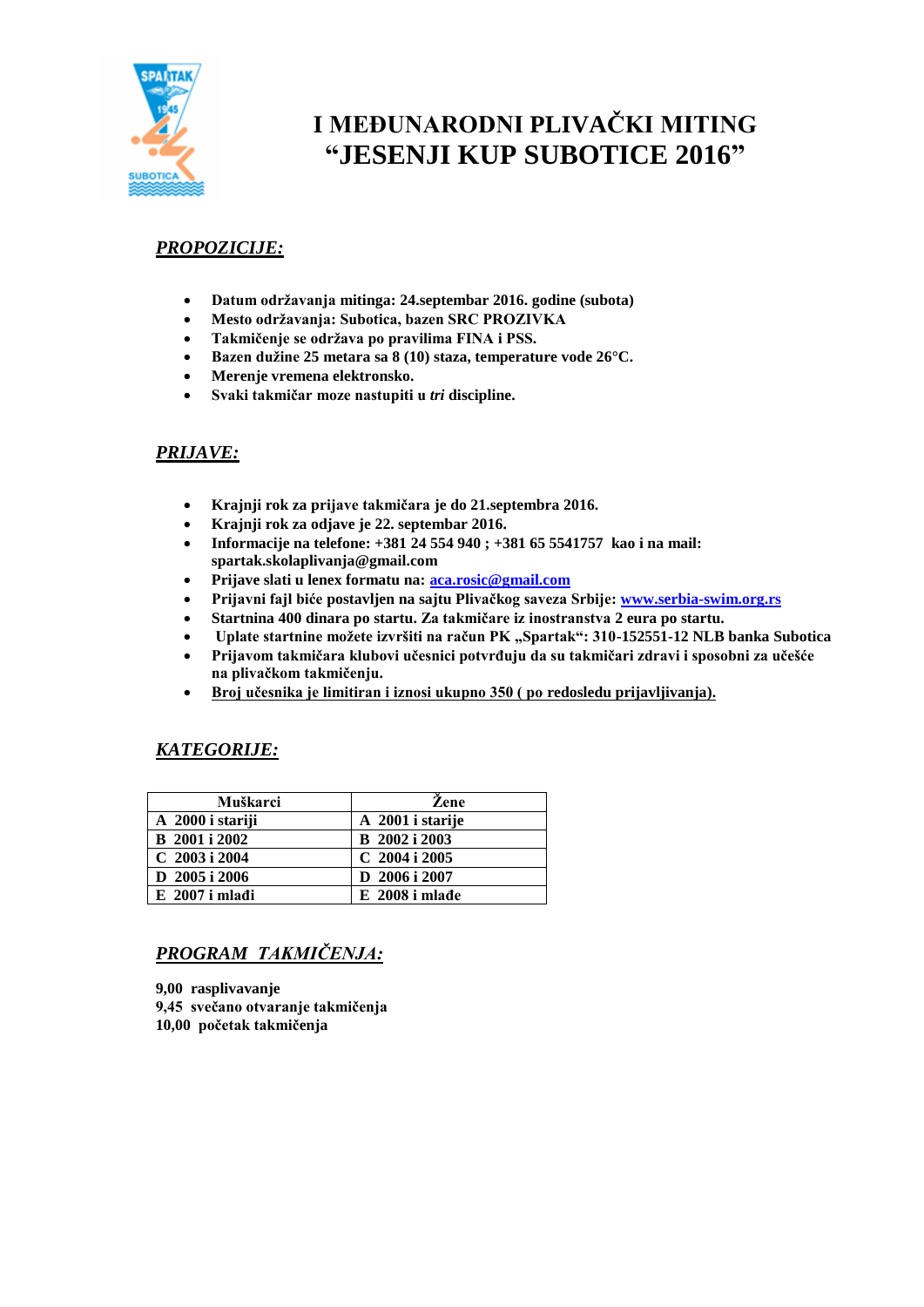

# *DISCIPLINE TAKMIČENJA I DODELE MEDALJA:*

- $\bullet$  50 m slobodno M- $\check{Z}$  (A,B,C,D,E)
- **•** 100 m mešovito  $M-\check{Z}$  (A,B,C,D,E)
- **Dodela medalja za discipline 50m slobodno i 100m mešovito**
- **200 m slobodno M-Ž (A,B,C,D)**
- **100 m leđno M-Ž (A,B,C,D,E )**
- **Dodela medalja za discipline 200m slobodno i 100m leđno**
- **100 m prsno M-Ž (A,B,C,D,E)**
- **•** 100 m delfin M- $\check{Z}$  (A,B,C,D,)
- **Dodela medalja za discipline 100m prsno i 100m delfin**
- **200 m** mešovito M- $\check{Z}$  (A,B,C,D)
- **Dodela medalja za discipline 200m mešovito i priznanja najuspešnijim takmičarima**

### *NAGRADE:*

**Prva tri takmičara u svakoj disciplini i kategoriji nagrađuju se medaljama.**

**Takmičar i takmičarka sa zbirom tri najvrednija rezultata (po FINA tablici) u svakoj kategoriji nagrađuju se peharom.**

**LOKACIJA BAZENA: Subotica, Nade Dimić 2**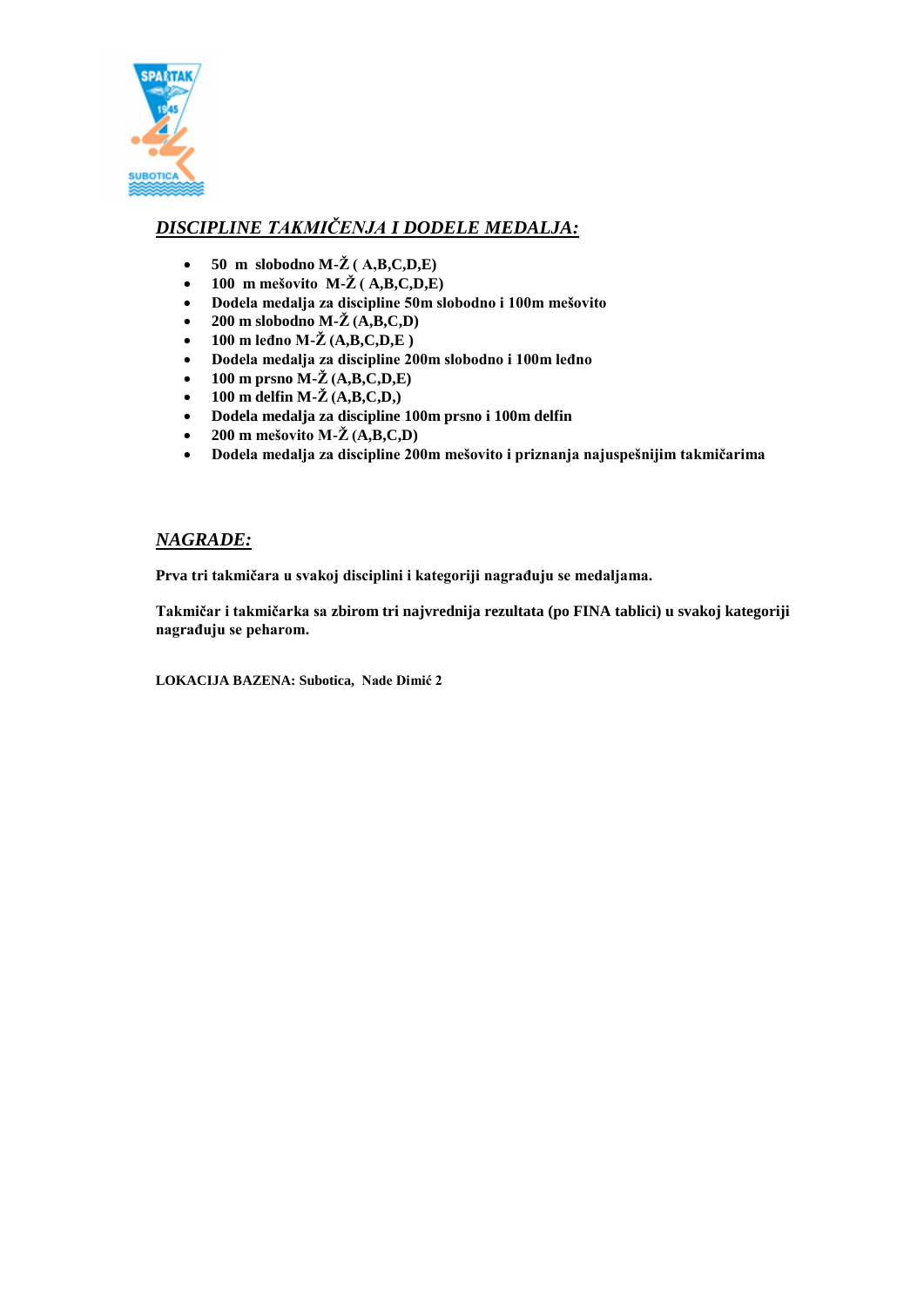

# **I INTERNACIONAL SWIMMING MEETING "THE AUTUMN CUP OF SUBOTICA 2016"**

## *PROPOSITIONS:*

- **Date: 24th September 2016. (Saturday)**
- **Place: Subotica, sports center PROZIVKA, Nade Dimic street no.2**
- **Meeting will be in accordance with FINA and PSS regulations.**
- **In-door swimming pool, 25m, 8 (10) lines, water temperature 26°C**
- **Electronic time measuring.**
- **Each competitor can participate in** *three* **races.**

### *ENTRIES:*

- **Deadline for all entries is on 21st September 2016.**
- **Deadline for all withdrawls is on 22nd 0 September 2016.**
- **All additional informations are available on telephones: +381 24 554 940 ; +381 65 5541757 also on e-mail address: spartak.skolaplivanja@gmail.com**
- **Entries need to be sent in lenex format on e-mail: [aca.rosic@gmail.com](mailto:aca.rosic@gmail.com)**
- **Application files will be published on: [www.serbia-swim.org.rs](http://www.serbia-swim.org.rs/)**
- **Entry fee for all competitors 2 euros per start.**
- **The payment of the entry fee can be made at the expense of PK "Spartak": 310-152551-12 NLB banka Subotica**
- **By registering the athlets, participating clubs confirm that their athlets are healthy and able to participate in the swimmingcompetition.**
- **The number of competitors is limited to total of 350.**

### *CATEGORIES:*

| Men                    | Women                  |
|------------------------|------------------------|
| A 2000 and older       | A 2001 and older       |
| <b>B</b> 2001 and 2002 | <b>B</b> 2002 and 2003 |
| $C$ 2003 and 2004      | $C$ 2004 and 2005      |
| D 2005 and 2006        | D 2006 and 2007        |
| E 2007 and younger     | E 2008 and younger     |

# *COMPETITION TIMETABLE:*

**9,00 warm up 9,45 opening ceremony 10,00 competition beginning**